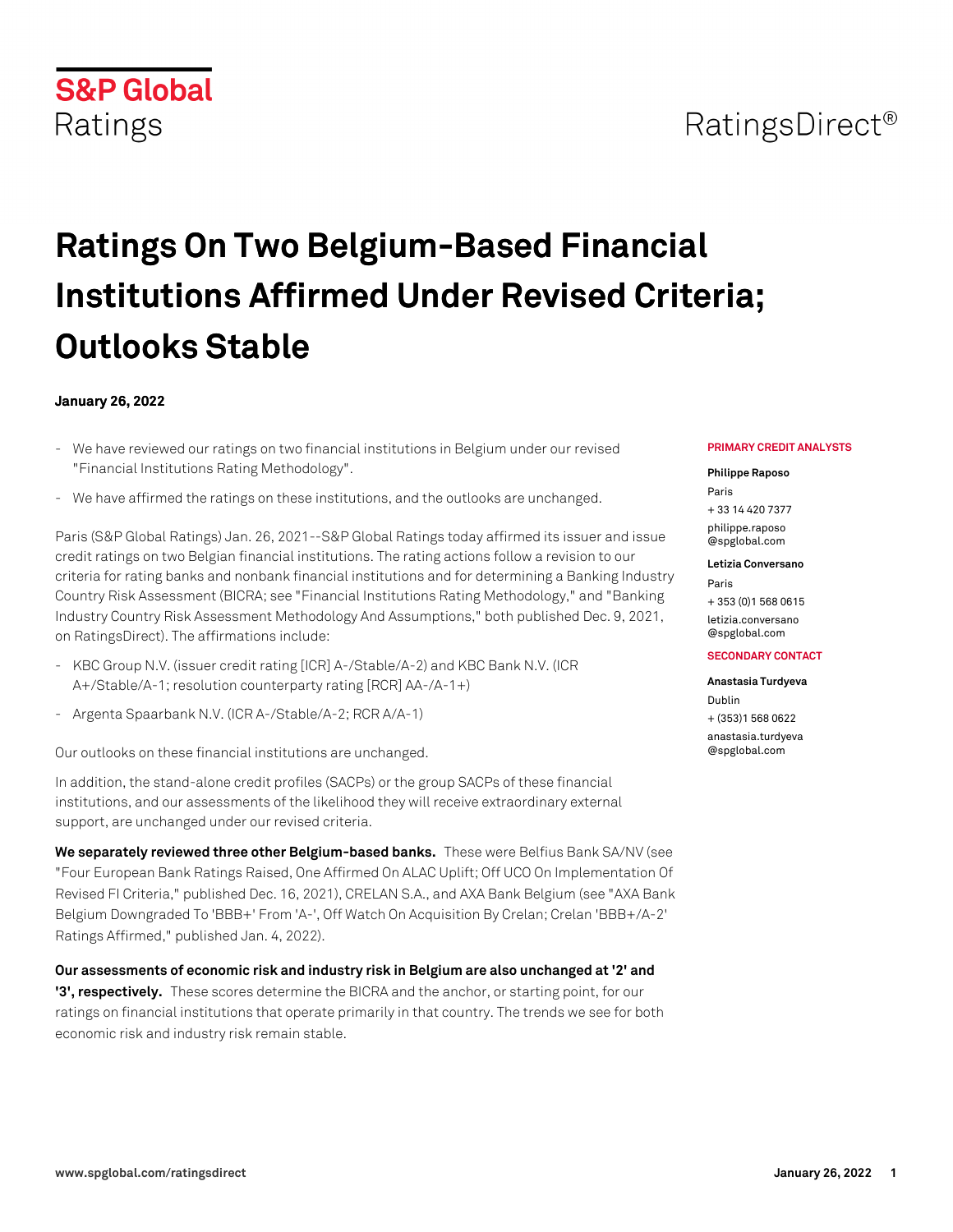# **KBC Group N.V. (Holding Company) And KBC Bank N.V. (Main Operating Bank)**

Primary analyst: Philippe Raposo

We affirmed our ratings on KBC Group and KBC Bank. The ratings take into account the group's diversified and efficient business model and good geographical diversification, solid capitalization despite potential mergers and acquisitions (M&A), and sound liquidity profile. Our ratings on the operating bank also factor in the bail-in-able debt capacity built in, which will protect senior debt holders in resolution.

#### **Outlook**

The stable outlooks on all KBC group entities reflect our estimates that the group will remain efficient and profitable in the next two years. Moreover, we estimate that credit loss provisions adequately capture future corporate and small and midsize enterprise defaults in the group's markets. We expect the group to display strong and resilient earnings as it leverages its efficient bank-insurance operating model involving the sale of insurance and asset-management products to bank customers, which should help alleviate pressure from the low-interest-rate environment.

**Downside scenario:** We could lower the ratings on the operating companies if we revise downward our assessment of the group SACP, and this weakening is not offset by higher external support via the bank's buffer of bail-in-able debt. However, a downward revision of the group SACP would lead to a lowering of the holding company ratings. KBC's stand-alone creditworthiness could be pressured if the group departs from prudent capital management, engages in aggressive growth organically or via M&A, or if its risk profile deteriorates. That said, an eventual downward revision of the group SACP could be compensated by a second notch of additional loss absorbing capacity (ALAC) support for the operating companies if KBC sustainably maintains a buffer above 6% of our risk-weighted assets (RWAs).

**Upside scenario:** We see a remote possibility of an upgrade, since that would require a more diverse business model or substantially lower risk exposure, which is unlikely given the bank's plans to expand in countries that carry higher risk than Belgium.

#### **Ratings Score Snapshot**

Issuer Credit Rating: A+/Stable/A-1

Bank Holding Company Rating: A-/Stable/A-2

Group Stand-alone credit profile: a

- Anchor: bbb+
- Business Position: Strong (+1)
- Capital and Earnings: Strong (+1)
- Risk Position: Adequate (0)
- Funding and Liquidity: Adequate and Adequate (0)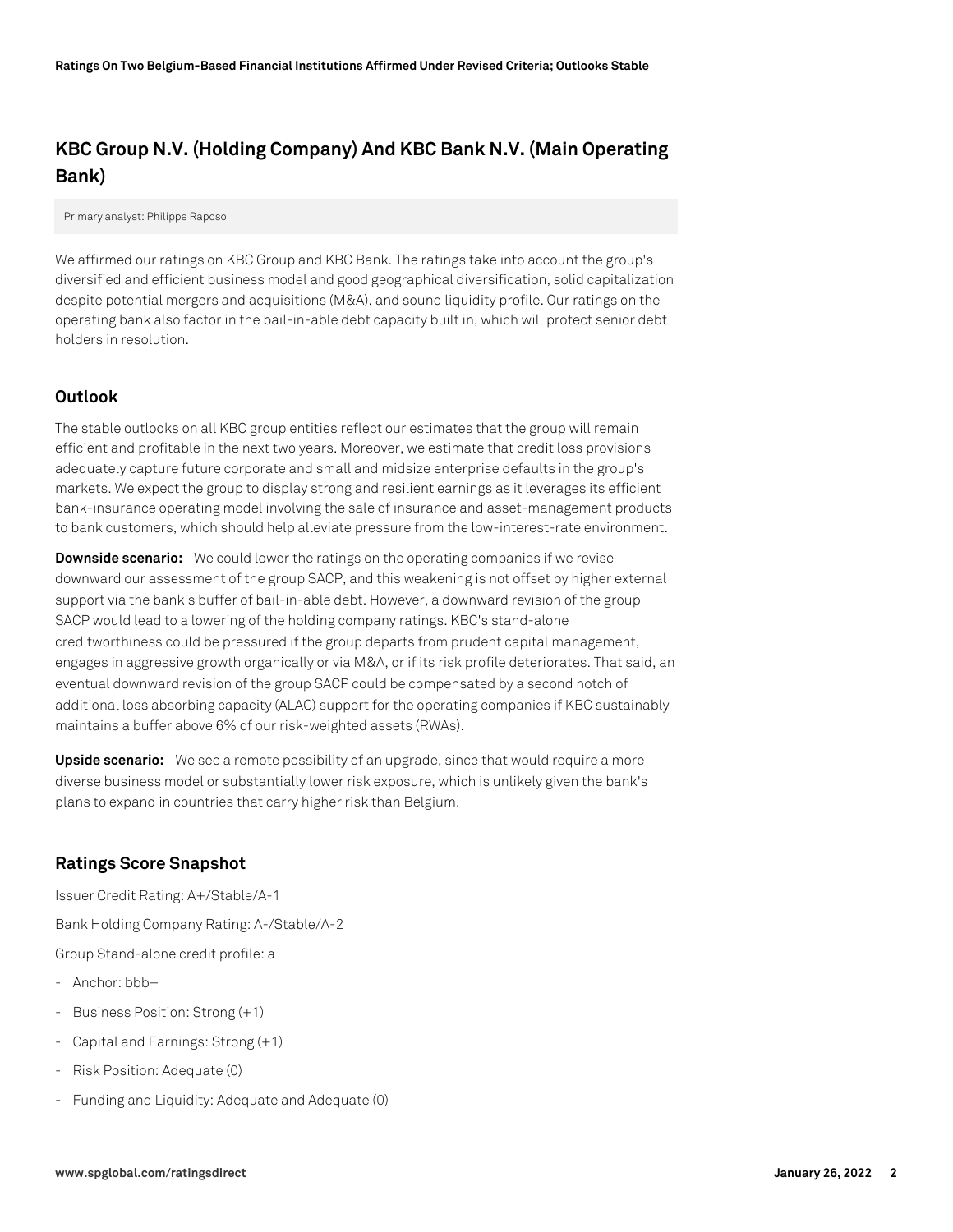#### **Ratings On Two Belgium-Based Financial Institutions Affirmed Under Revised Criteria; Outlooks Stable**

- Comparable Rating Analysis: 0

Support: +1

- ALAC Support: +1
- GRE Support: 0
- Group Support: 0
- Sovereign Support: 0

Additional Factors: 0

ESG Credit Indicators: E-2, S-2, G-2

# **Argenta Spaarbank N.V.**

Primary analyst: Letizia Conversano

We affirmed our ratings on Argenta Spaarbank (Argenta). Our assessment is underpinned by Argenta's very strong capitalization and sound funding and liquidity profile. Furthermore, it takes into account the bank's less diversified business model and smaller geographical footprint compared to universal banks that dominate the Belgian and Dutch markets, to which it is primarily exposed. We also consider the bank's ability and willingness to maintain a large buffer of ALAC, which will protect senior creditors in a resolution scenario. Although we expect Argenta to hold a substantial buffer of bail-in-able instruments, exceeding 8% of our projected RWAs in 2022-2023, we cap the ratings uplift to one notch. While the bank's minimum requirement for own funds and eligible liabilities is fully subordinated and sized to enable a theoretical full recapitalization, we are mindful that the primary resolution strategy would likely be a sale of the business, with bail-in representing an alternative option. We see this as adding incremental doubt around the prospects for full and timely payment for all senior preferred creditors, relative to the open bank bail-in targeted for larger banks in Europe.

#### **Outlook**

The stable outlook on Argenta reflects our view that the bank will remain focused on revenue diversification, cost efficiency, and digitization, as per its strategic plan. Furthermore, our stable outlook reflects our expectations that Argenta will keep its risk-adjusted capital (RAC) ratio above 15% over the next 18-24 months, as well as a comfortable buffer of bail-in-able instruments.

**Downside scenario:** We could lower our rating on Argenta if the bank's capitalization weakens (with the RAC ratio falling below 15%), and its business is not resilient to long-term sector challenges such as very low interest rates, the race to digitalize, and increased competition from fintech firms.

**Upside scenario:** Although remote at this stage, we could raise our rating on Argenta if its resolution strategy evolves to an open-bank bail-in and it maintains an ALAC buffer in excess of 8%. We may also consider an upgrade if it significantly increases its business diversification compared to higher-rated peers.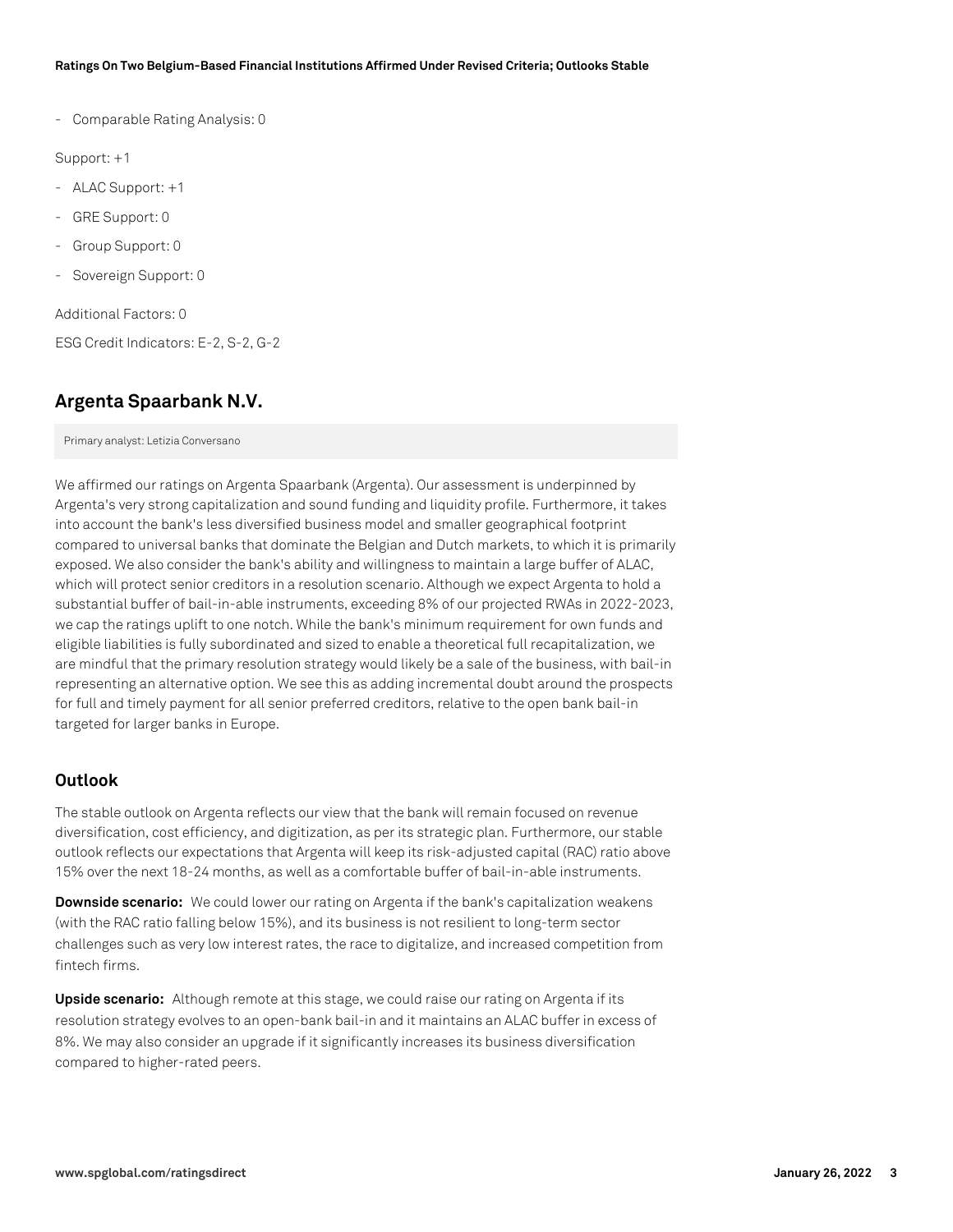#### **Ratings Score Snapshot**

Issuer Credit Rating: A-/Stable/A-2

Stand-alone credit profile: bbb+

- Anchor: bbb+
- Business Position: Moderate (-1)
- Capital and Earnings: Very Strong (+2)
- Risk Position: Moderate (-1)
- Funding and Liquidity: Adequate and Strong (0)
- Comparable Rating Analysis: 0

Support: +1

- ALAC Support: +1
- GRE Support: 0
- Group Support: 0
- Sovereign Support: 0

Additional Factors: 0

ESG Credit Indicators: E-2, S-2, G-2

## **Related Criteria**

- Criteria | Financial Institutions | Banks: Banking Industry Country Risk Assessment Methodology And Assumptions, Dec. 9, 2021
- Criteria | Financial Institutions | General: Financial Institutions Rating Methodology, Dec. 9, 2021
- General Criteria: Environmental, Social, And Governance Principles In Credit Ratings, Oct. 10, 2021
- General Criteria: Group Rating Methodology, July 1, 2019
- General Criteria: Hybrid Capital: Methodology And Assumptions, July 1, 2019
- Criteria | Financial Institutions | General: Risk-Adjusted Capital Framework Methodology, July 20, 2017
- General Criteria: Methodology For Linking Long-Term And Short-Term Ratings, April 7, 2017
- General Criteria: Guarantee Criteria, Oct. 21, 2016
- General Criteria: Principles Of Credit Ratings, Feb. 16, 2011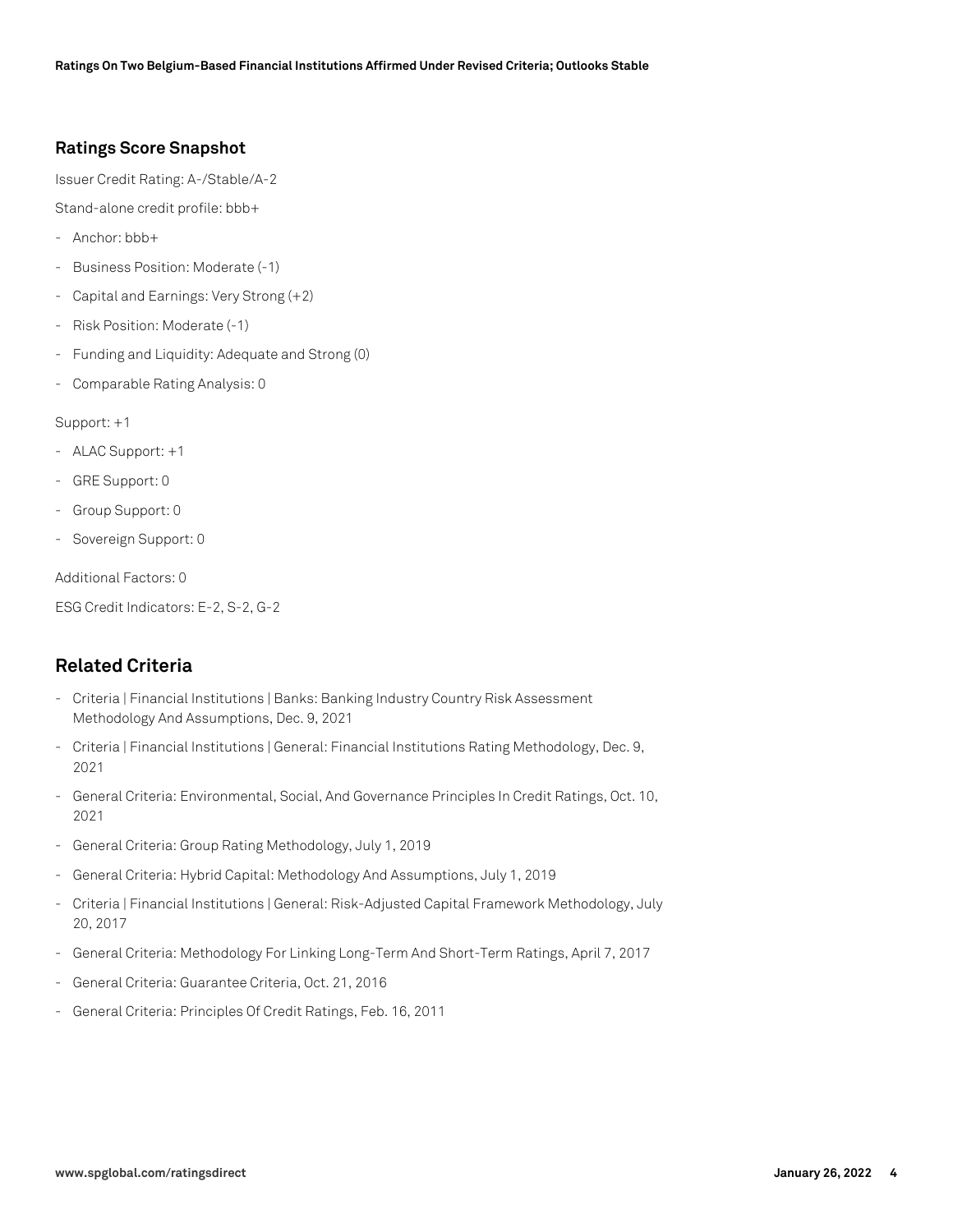### **Related Research**

- AXA Bank Belgium Downgraded To 'BBB+' From 'A-', Off Watch On Acquisition By Crelan; Crelan 'BBB+/A-2' Ratings Affirmed, Jan. 4, 2022
- Four European Bank Ratings Raised, One Affirmed On ALAC Uplift; Off UCO On Implementation Of Revised FI Criteria, Dec. 16, 2021
- Certain Financial Institution Issuer And Issue Ratings Placed Under Criteria Observation Following Criteria Update, Dec. 9, 2021
- RFC Process Summary: Financial Institutions Rating Methodology, Dec. 9, 2021
- RFC Process Summary: Banking Industry Country Risk Assessment Methodology And Assumptions, Dec. 9, 2021
- Financial Institutions And BICRA Criteria Published, Dec. 9, 2021

# **Ratings List**

| *************Argenta Spaarbank N.V. ************* |               |
|---------------------------------------------------|---------------|
| <b>Ratings Affirmed</b>                           |               |
| Argenta Spaarbank N.V.                            |               |
| <b>Issuer Credit Rating</b>                       | A-/Stable/A-2 |
| <b>Resolution Counterparty Rating</b>             | $A/--/A-1$    |
| Senior Unsecured                                  | $A -$         |
| Senior Subordinated                               | <b>BBB</b>    |
| ************** KBC Group N.V. ****************    |               |
| <b>Ratings Affirmed</b>                           |               |
| <b>KBC Group N.V.</b>                             |               |
| <b>Issuer Credit Rating</b>                       | A-/Stable/A-2 |
| Senior Unsecured                                  | А-            |
| Subordinated                                      | <b>BBB</b>    |
| Junior Subordinated                               | $BB+$         |
| <b>KBC Bank N.V.</b>                              |               |
| <b>Issuer Credit Rating</b>                       | A+/Stable/A-1 |
| Certificate Of Deposit                            | $A+$          |
| Resolution Counterparty Rating                    | $AA-/--/A-1+$ |
| Junior Subordinated                               | BBB-          |
| <b>KBC Ifima S.A.</b>                             |               |
| Senior Unsecured                                  | $A+$          |
| Subordinated                                      | BBB+          |
|                                                   |               |

Certain terms used in this report, particularly certain adjectives used to express our view on rating relevant factors,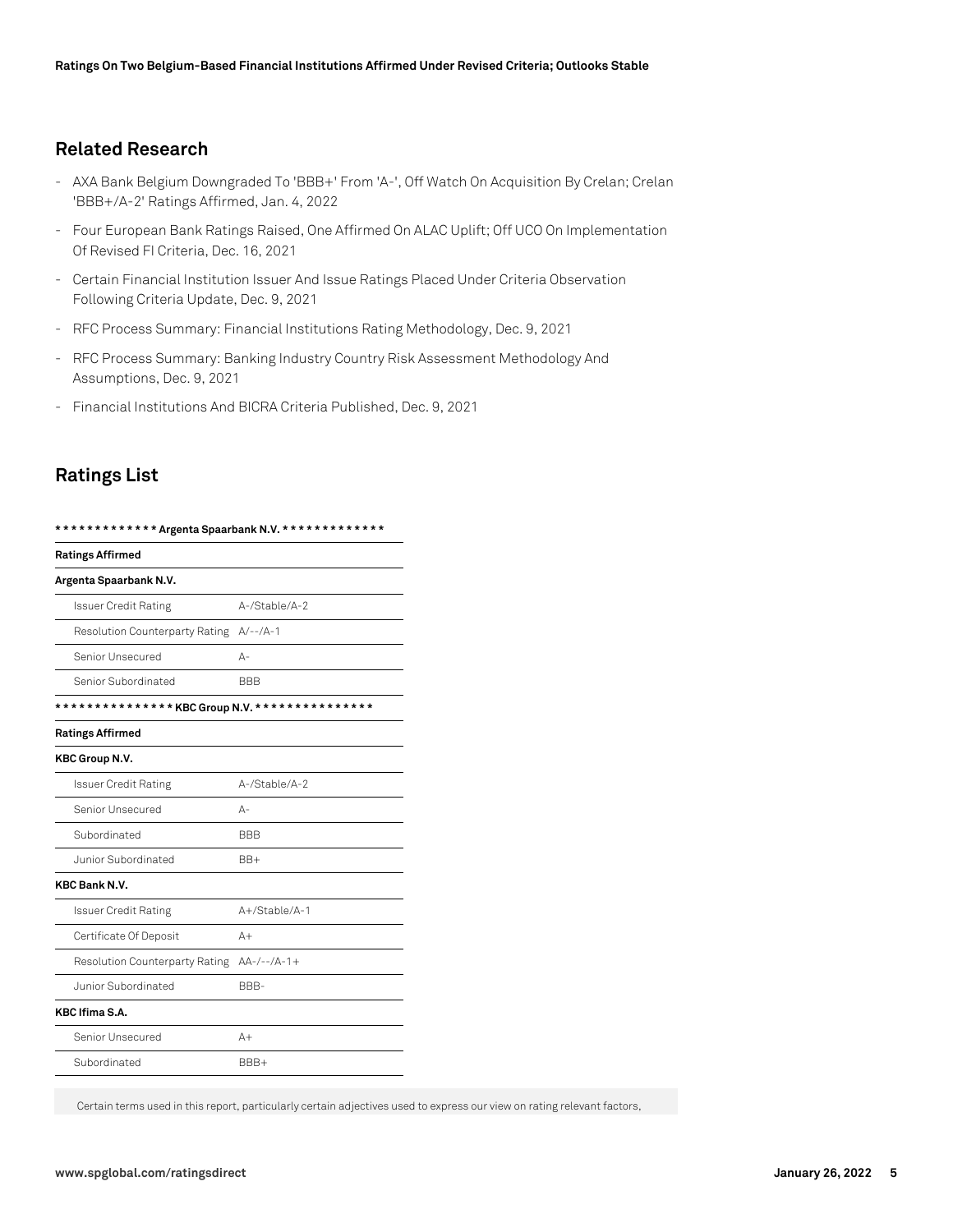#### **Ratings On Two Belgium-Based Financial Institutions Affirmed Under Revised Criteria; Outlooks Stable**

have specific meanings ascribed to them in our criteria, and should therefore be read in conjunction with such criteria. Please see Ratings Criteria at www.standardandpoors.com for further information. A description of each of S&P Global Ratings' rating categories is contained in "S&P Global Ratings Definitions" at https://www.standardandpoors.com/en\_US/web/guest/article/-/view/sourceId/504352 Complete ratings information is available to subscribers of RatingsDirect at www.capitaliq.com. All ratings affected by this rating action can be found on S&P Global Ratings' public website at www.standardandpoors.com. Use the Ratings search box located in the left column. Alternatively, call one of the following S&P Global Ratings numbers: Client Support Europe (44) 20-7176-7176; London Press Office (44) 20-7176-3605; Paris (33) 1-4420-6708; Frankfurt (49) 69-33-999-225; Stockholm (46) 8-440-5914; or Moscow 7 (495) 783-4009.